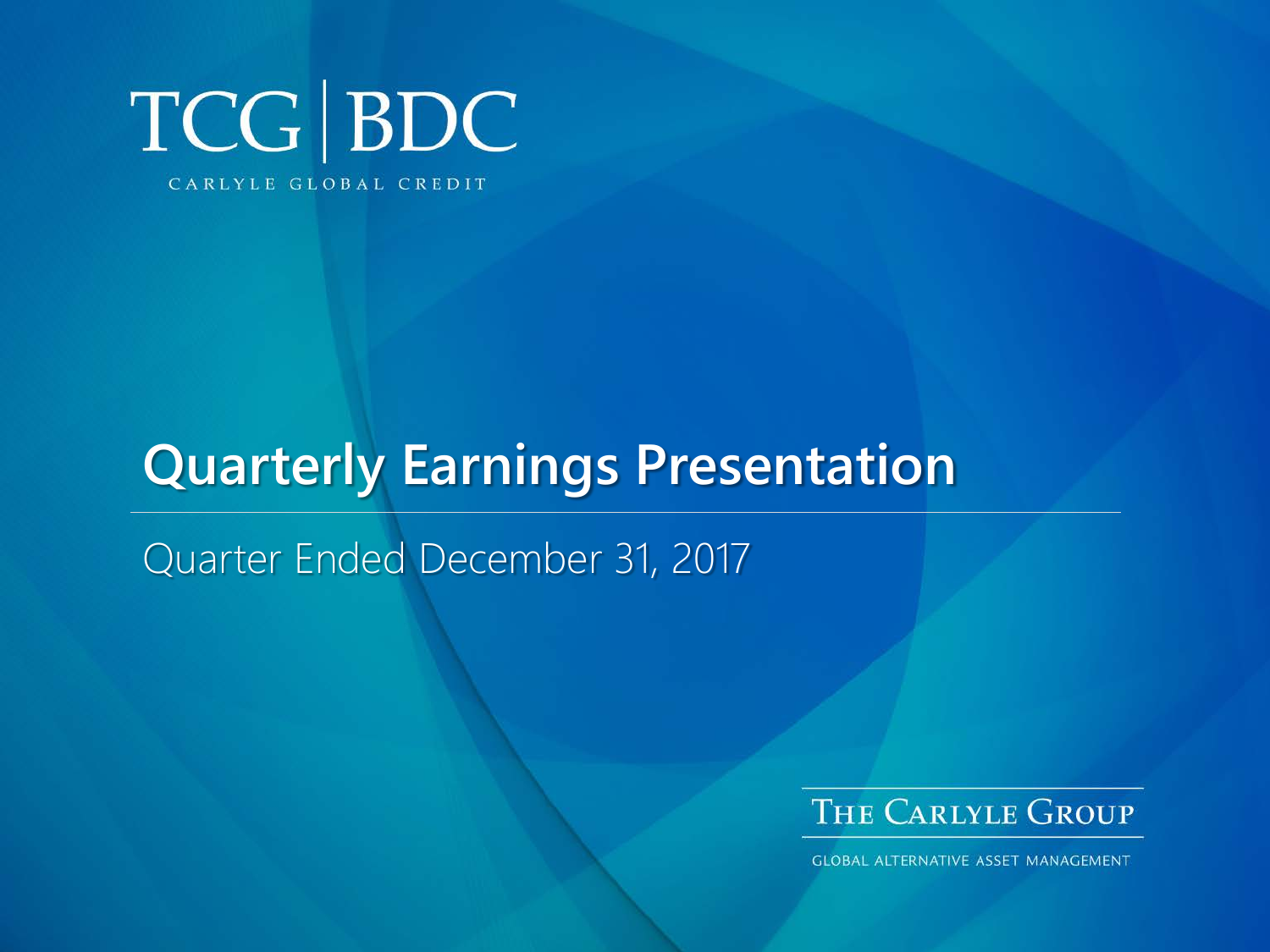# **Disclaimer and Forward-Looking Statement**

This presentation (the "Presentation") has been prepared by TCG BDC, Inc. (together with its consolidated subsidiaries, "we," "us," "our," "TCG BDC" or the "Company") (NASDAQ: CGBD) and may only be used for informational purposes only. This Presentation should be viewed in conjunction with the earnings conference call of the Company held on February 28, 2018 and the Company's Annual Report on Form 10-K for the year ended December 31, 2017. The information contained herein may not be used, reproduced, referenced, quoted, linked by website, or distributed to others, in whole or in part, except as agreed in writing by the Company.

This Presentation does not constitute a prospectus and should under no circumstances be understood as an offer to sell or the solicitation of an offer to buy our common stock or any other securities nor will there be any sale of the common stock or any other securities in any state or jurisdiction in which such offer, solicitation or sale would be unlawful prior to the registration or qualification under the securities laws of such state or jurisdiction.

This Presentation provides an overview of the Company and is not intended to be taken by, and should not be taken by, any individual recipient as investment advice, a recommendation to buy, hold or sell, or an offer to sell or a solicitation of offers to purchase, our common stock or any other securities that may be issued by the Company, or as legal, accounting or tax advice. An investment in securities of the type described herein presents certain risks.

This Presentation may contain forward-looking statements that involve substantial risks and uncertainties. You can identify these statements by the use of forwardlooking terminology such as "anticipates," "believes," "expects," "intends," "will," "should," "may," "plans," "continue," "believes," "seeks," "estimates," "would," "could," "targets," "projects," "outlook," "potential," "predicts" and variations of these words and similar expressions to identify forward-looking statements, although not all forward-looking statements include these words. You should read statements that contain these words carefully because they discuss our plans, strategies, prospects and expectations concerning our business, operating results, financial condition and other similar matters. We believe that it is important to communicate our future expectations to our investors. There may be events in the future, however, that we are not able to predict accurately or control. You should not place undue reliance on these forward-looking statements, which speak only as of the date on which we make them. Factors or events that could cause our actual results to differ, possibly materially from our expectations, include, but are not limited to, the risks, uncertainties and other factors we identify in the sections entitled "Risk Factors" and "Cautionary Statement Regarding Forward-Looking Statements" in filings we make with the Securities and Exchange Commission (the "SEC"), and it is not possible for us to predict or identify all of them. We undertake no obligation to update or revise publicly any forward-looking statements, whether as a result of new information, future events or otherwise, except as required by law.

Information throughout the Presentation provided by sources other than the Company (including information relating to portfolio companies) has not been independently verified and, accordingly, the Company makes no representation or warranty in respect of this information.

The following slides contain summaries of certain financial and statistical information about the Company. The information contained in this Presentation is summary information that is intended to be considered in the context of our SEC filings and other public announcements that we may make, by press release or otherwise, from time to time. We undertake no duty or obligation to publicly update or revise the information contained in this Presentation.

TCG BDC is managed by Carlyle Global Credit Investment Management L.L.C. (the "Investment Adviser"), an SEC-registered investment adviser and a wholly owned subsidiary of The Carlyle Group L.P. (together with its affiliates, "Carlyle").

This Presentation contains information about the Company and certain of its affiliates and the Company's historical performance. You should not view information related to the past performance of the Company as indicative of the Company's future results, the achievement of which is dependent on many factors, many of which are beyond the control of the Company and the Investment Adviser and cannot be assured. There can be no assurances that future dividends will match or exceed historic rates or will be made at all. Further, an investment in the Company is discrete from, and does not represent an interest in, any other Carlyle entity. Nothing contained herein shall be relied upon as a promise or representation whether as to the past or future performance of the Company or any other Carlyle entity.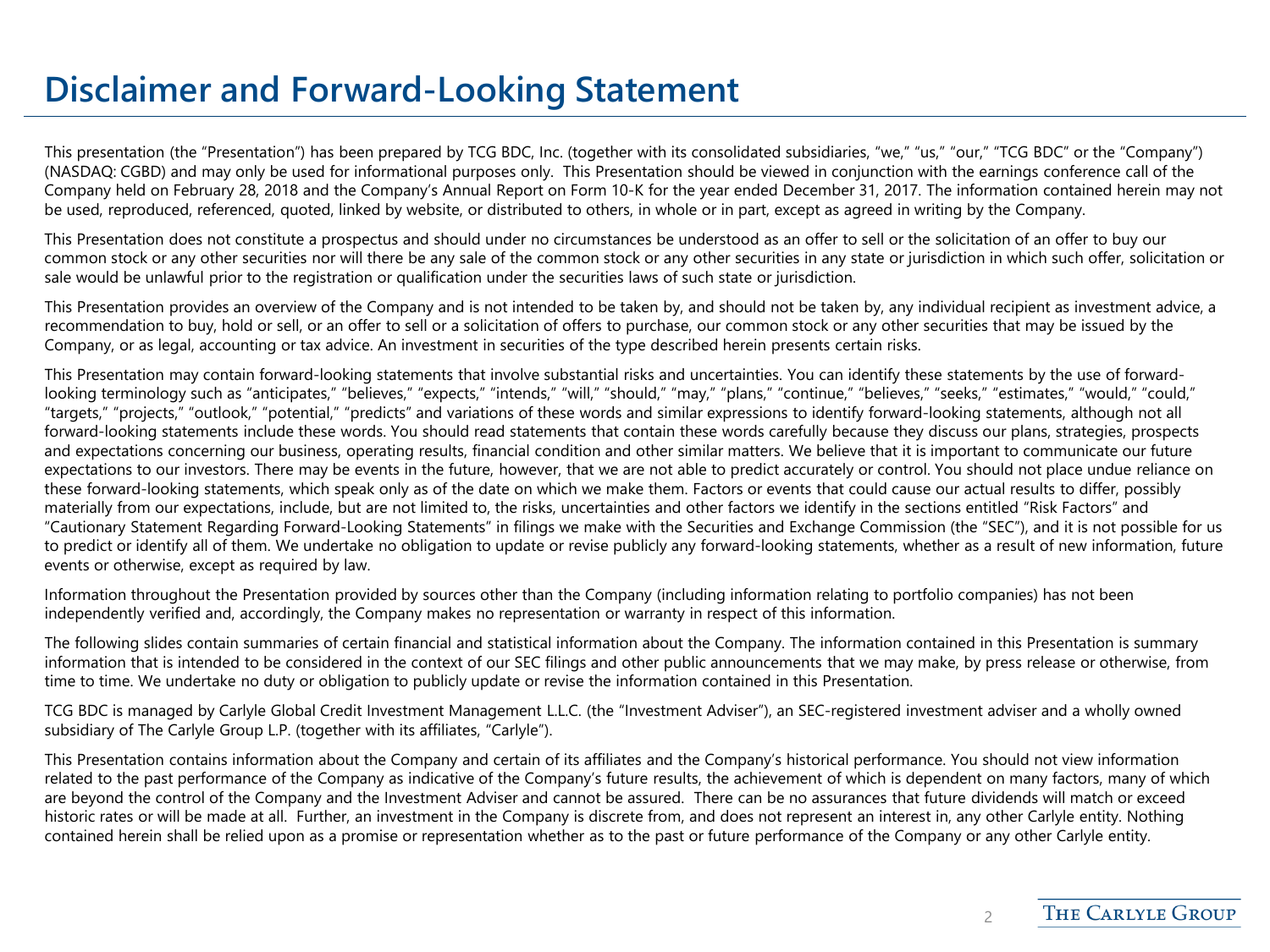# **Summary of Quarterly Results**

### **Quarter Ended December 31, 2017**

- New investment fundings<sup>1</sup> for the quarter ended December 31, 2017 were \$282 million and sales and repayments totaled \$289 million
- The investment portfolio of our joint venture, Middle Market Credit Fund, LLC ("Credit Fund"), increased to \$985 million at fair value as of December 31, 2017, as compared to \$823 million at fair value as of September 30, 2017. For the quarter ended December 31, 2017, Credit Fund's new investment fundings<sup>1</sup> were \$250 million and sales and repayments totaled \$84 million, resulting in a net portfolio increase of \$166 million
- Credit Fund produced a 13.9% annualized yield<sup>2</sup> to the Company for the quarter ended December 31, 2017
- Net investment income for the quarter ended December 31, 2017 was \$0.43 per share, as compared to \$0.41 per share for the quarter ended September 30, 20173
- The Company paid a fourth quarter regular dividend of \$0.37 per share and a special dividend of \$0.12 per share, representing an annualized dividend yield of 8.1% (10.7% including special dividend)4
- Net asset value per share was \$18.12 as of the quarter ended December 31, 2017, down from \$18.18 per share as of September 30, 2017

(1) At par/principal and excluding net change in unfunded commitments. Origination activity and resulting capital deployment is dependent on the Investment Adviser's ability to identify investment opportunities. There can quarantee that appropriate opportunities will be identified and if they are, that the Investment Adviser will be selected to originate any or all such opportunities. (2) The annualized Credit Fund yield is calculated by di income by the weighted average of the Company's investment in the subordinated loans of Credit Fund over the quarter and annualizing over 4 periods. (3) Net investment income per share is based on the weighted average shar outstanding during the respective period. (4) The annualized dividend yield is calculated by dividing the declared dividend by the weighted average net asset value for the quarter and annualizing over 4 periods. There can assurance that we will continue to earn income at this rate and our income may decline.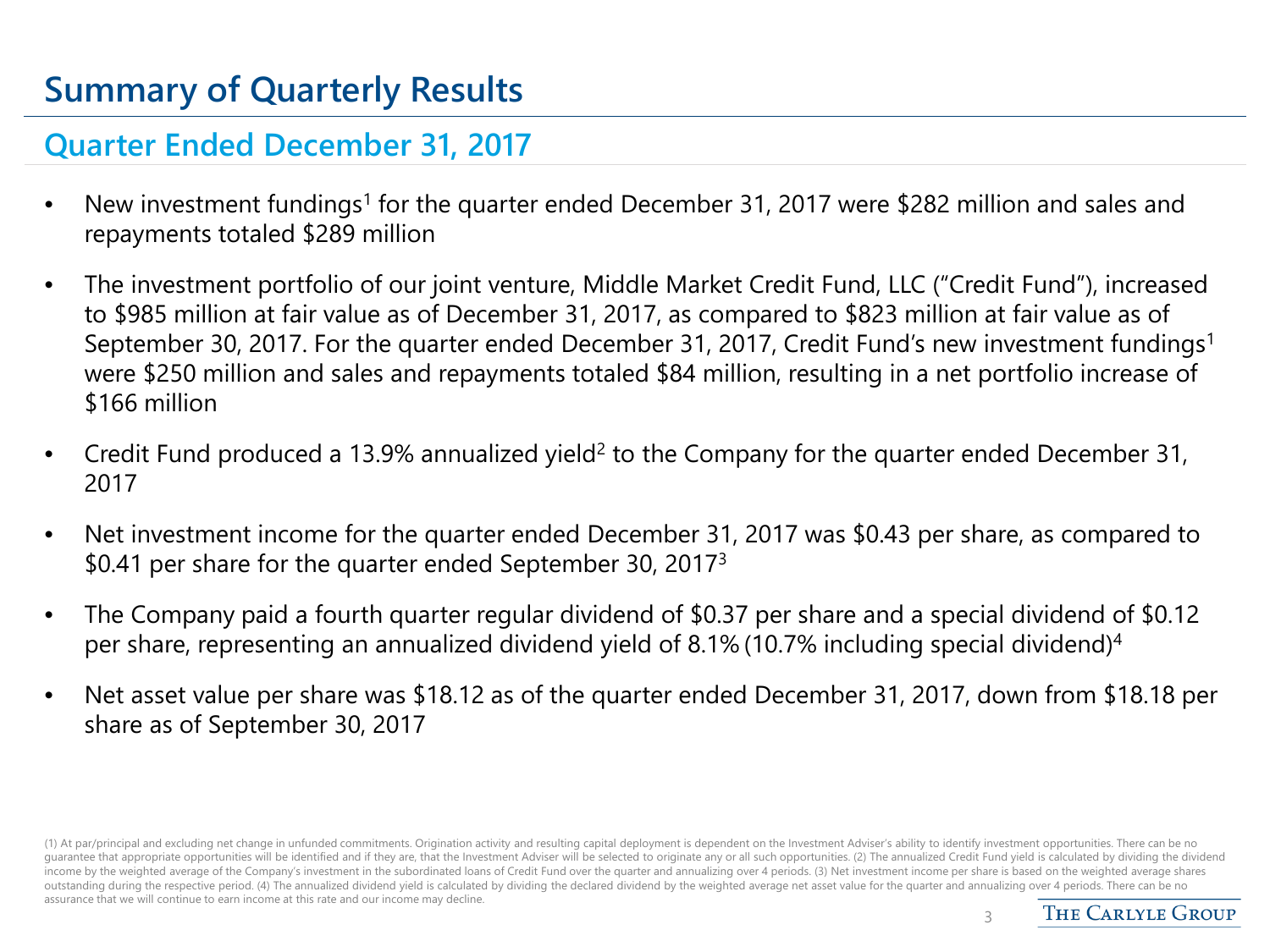# **Portfolio Highlights – New Originations**

## **Originations & Net Funds Growth**

| (Dollar amounts in thousands and based on par/principal) | O4 2016   | O1 2017   | O <sub>2</sub> 2017 | O3 2017  | Q4 2017    |
|----------------------------------------------------------|-----------|-----------|---------------------|----------|------------|
| <b>Originations and Net Investment Activity</b>          |           |           |                     |          |            |
| Investment Fundings                                      | 174.739   | 154.441   | 614.154             | 316,595  | 281,725    |
| Unfunded Commitments, Net Change                         | (4,356)   | 11,291    | 36,575              | 24.190   | (13, 449)  |
| Sales and Repayments                                     | (145,348) | (194,003) | (281, 258)          | (68.370) | (289, 125) |
| <b>Net Investment Activity</b>                           | 25,035    | (28, 271) | 369.471             | 272.415  | (20, 849)  |

| Total Investment Portfolio at Fair Value |        |               |        |        |        |
|------------------------------------------|--------|---------------|--------|--------|--------|
| First Lien Debt                          | 67.16% | 65.85%        | 63.49% | 64.15% | 65.75% |
| First Lien, Last-out Unitranche Debt     | 12 ዓ3% | $12.10\%$     | 10.38% | 11.74% | 12 በጸ% |
| Second Lien Debt                         | 12.08% | 11.61%        | 14 58% | I3.69% | 2.51%  |
| <b>Structured Finance Obligations</b>    | በ 37%  | <u>በ 20% </u> | 0.15%  | 0.13%  |        |
| Equity Investments                       | ገ 46%  | 0.61%         | በ 62%  | በ 69%  | በ ጸዓ%  |
| Investment Fund / Credit Fund            | 7 በበ%  | 963%          | 10 78% | 9.60%  | 8 77%  |
|                                          |        |               |        |        |        |

| <b>Credit Fund<sup>2</sup> Originations and Net Investment</b><br><b>Activity</b> |          |          |          |          |           |
|-----------------------------------------------------------------------------------|----------|----------|----------|----------|-----------|
| Investment Fundings                                                               | 159.361  | 151.204  | 279.527  | 99.092   | 249,896   |
| Unfunded Commitments, Net Change                                                  | (4.698)  | 1.651    | 15.634   | 17.695   | 7.114     |
| Sales and Repayments                                                              | (13,851) | (30,094) | (36,998) | (73,960) | (84, 373) |
| <b>Net Investment Activity</b>                                                    | 140,812  | 122.761  | 258,163  | 42,827   | 172,640   |

Please refer to the Company's Form 10-K for the year ended on December 31, 2017 ("Form 10-K") for more information. No assurance is given that the Company will continue to achieve comparable results. (1) At quarter end. (2) Credit Fund is an unconsolidated Delaware limited liability company. The Company and Credit Partners USA LLC each has 50% economic ownership of Credit Fund and has commitments to fund, from time to time, capital of up to \$400 million each. Funding of such commitments generally requires the approval of the board of Credit Fund, including the board members appointed by the Company. 4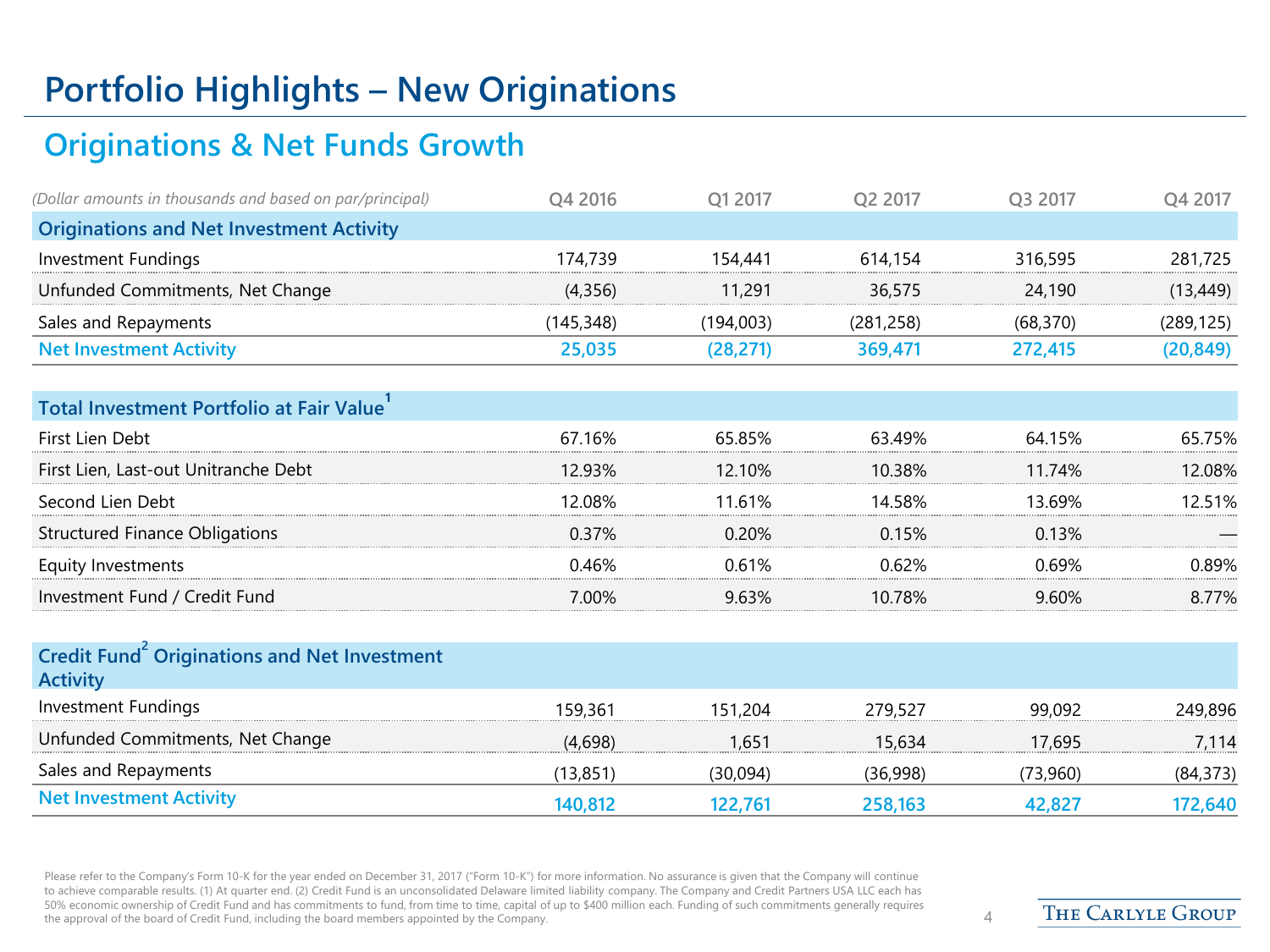### **Investment Portfolio Overview**

#### **Total Fair Value of Investments at December 31, 2017 of \$1,968 million**



Note: At quarter end. (1) Fair value of investments is subject to change. Past performance is no quarantee of future results. Fair value is determined in good faith by or under the direction of the Company's board of directors pursuant to the Company's valuation policy. Refer to Note 2 (Significant Accounting Policies) and Note 3 (Fair Value Measurements) affection of the company's board of directors pursuant to the company's valuation policy. Refer to Note 2 (significant Accounting Policies) and Note 5 (Fair value measurements) 5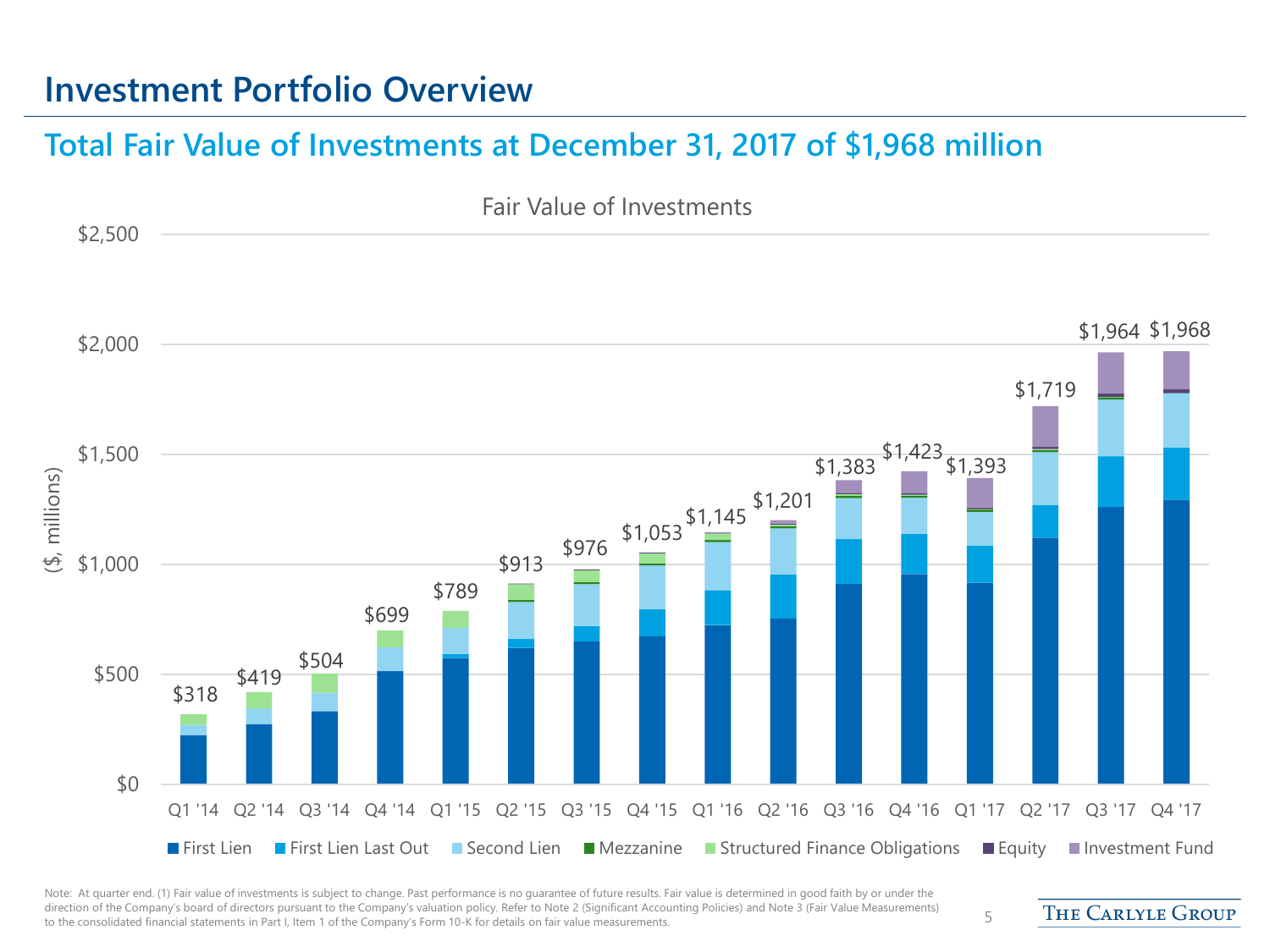# **Investment Portfolio Overview – TCG BDC and Credit Fund**

#### **Total Fair Value of Investments of TCG BDC and Credit Fund at December 31, 2017 of \$2,780 million1**



Note: At quarter end. Fair value of investments is subject to change. Past performance is no guarantee of future results. Fair value is determined in good faith by or under the direction of the Company's board of directors pursuant to the Company's valuation policy. Refer to Note 2 (Significant Accounting Policies), Note 3 (Fair Value Measurements), and Note 5 (Middle Market Credit Fund, LLC) to the consolidated financial statements in Part 1, Item 1 of the Company's Form 10-K for details on fair value measurements. (1) Total fair value of investments of TCG BDC and Credit Fund is the sum of the fair value of investments of TCG BDC and Credit Fund excluding investments by TCG BDC in Credit Fund. As of December 31, 2017, the fair value of TCG BDC's investment in Credit Fund was \$172.5mm.

**THE CARLYLE GROUP**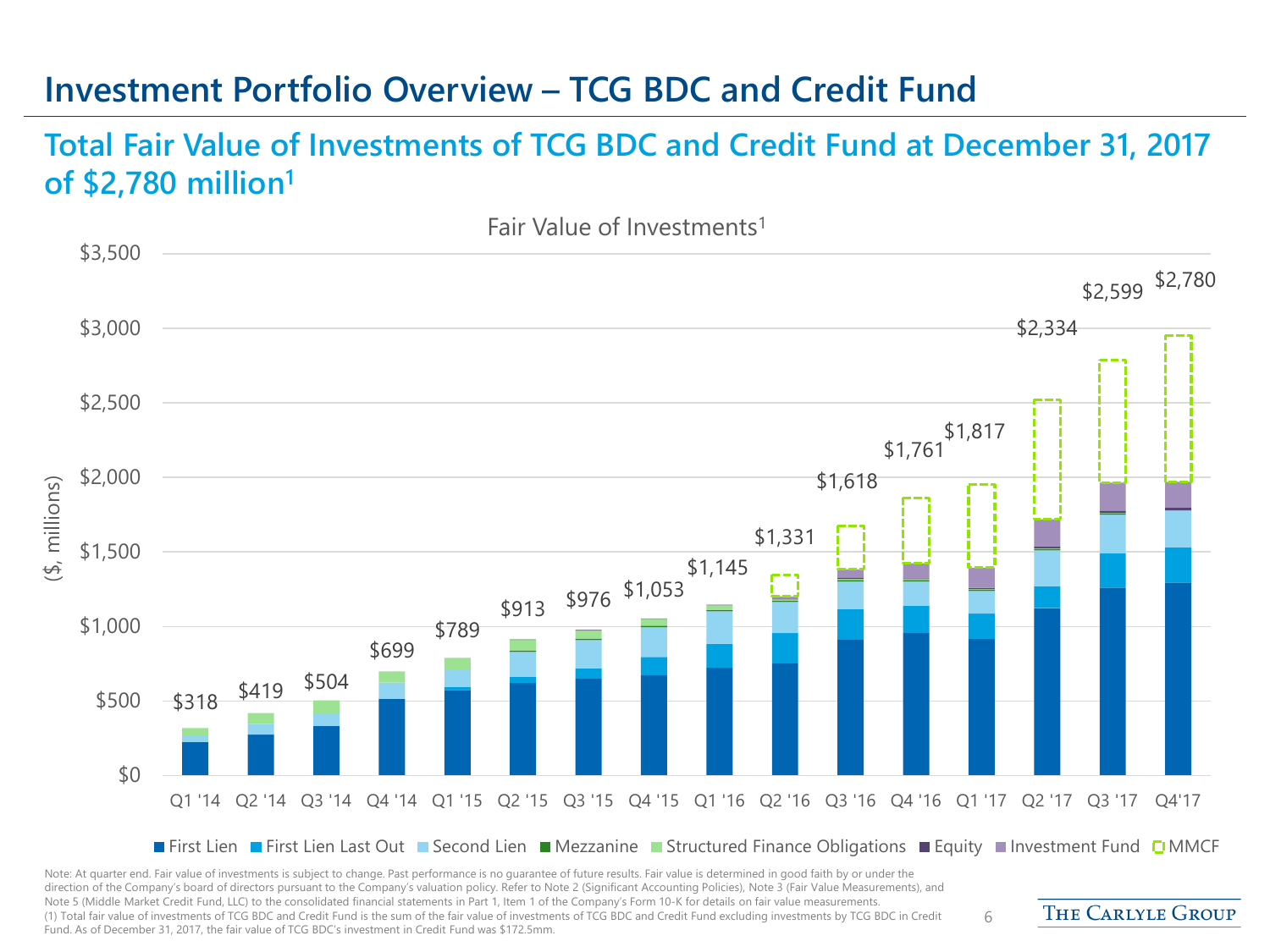# **Portfolio Summary – TCG BDC and Credit Fund**

**As of December 31, 2017**

|                                                     |         | <b>TCG BDC</b> Credit Fund |
|-----------------------------------------------------|---------|----------------------------|
| Total Investments and Commitments (\$mm)            | \$2,086 | \$1.057                    |
| Unfunded Commitments (\$mm)                         | \$118   |                            |
| Investments at Fair Value (\$mm)                    | \$1.968 |                            |
| Yield at Cost of Investments <sup>1</sup> (%)       | 8.86%   | 6 80%                      |
| Yield at Fair Value of Investments <sup>1</sup> (%) | 8.90%   |                            |
| Number of Investments                               |         |                            |
| Number of Portfolio Companies                       |         |                            |
| Floating / Fixed (%)                                |         | $99\%$ / 1% 100% / 0%      |
|                                                     |         |                            |

#### **Portfolio Characteristics Diversification by Borrower**





(1) Weighted average yields include the effect of accretion of discounts and amortization of premiums and are based on interest rates as of period end. Actual yields earned over the life of each investment could differ materially from the yields presented above. Weighted average yields for TCG BDC do not include TCG BDC's investment in Credit Fund.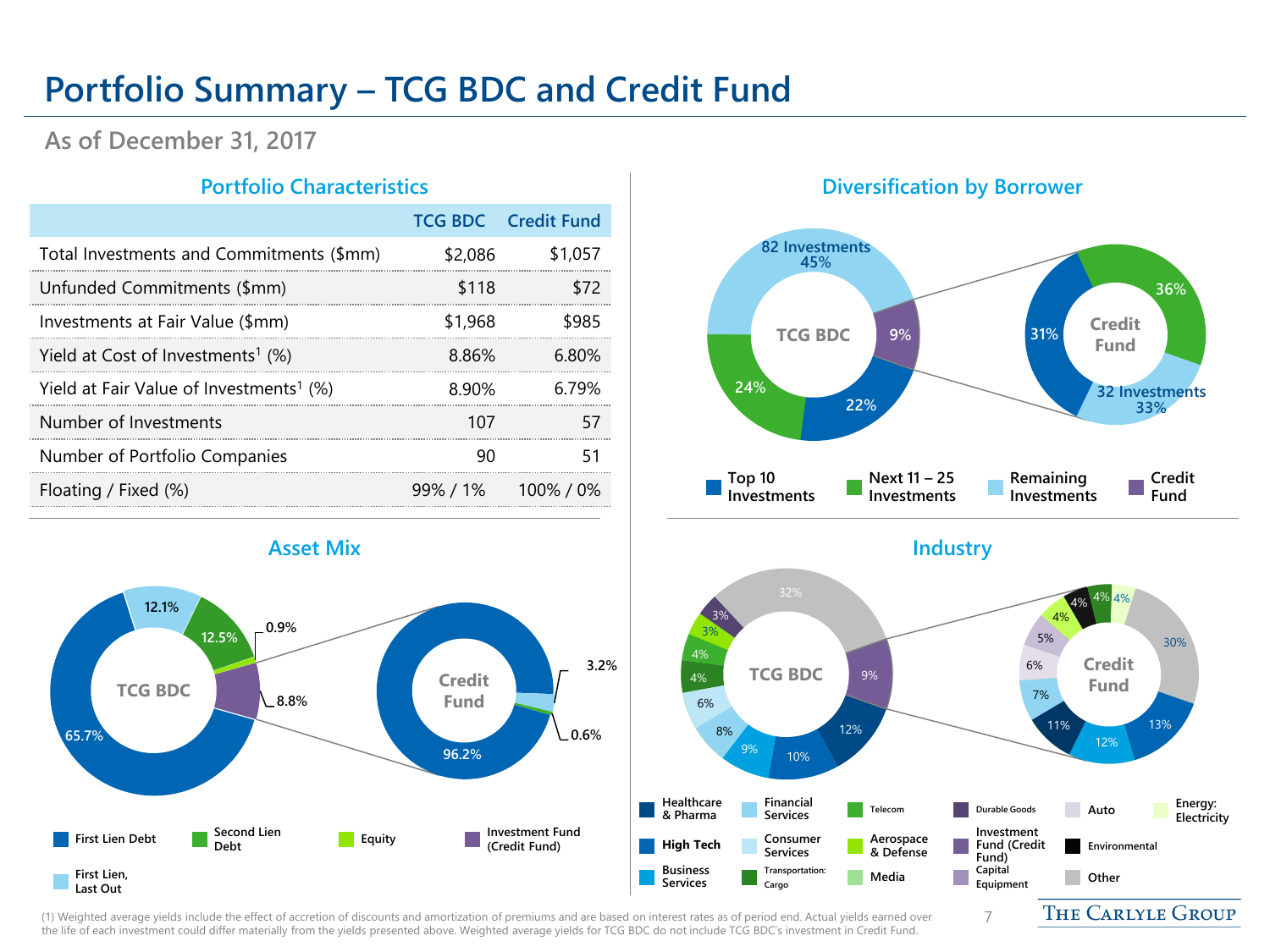# **Credit Quality of Investments**

- Fundamental credit quality at December 31, 2017 remains strong with 1 borrower on non-accrual status, representing less than 2% of total debt investments at fair value and amortized cost
- Approximately 98% of investments in our debt investment portfolio continue to have an Internal Risk Rating of 1 through 4 as of December 31, 2017

| <b>Portfolio Risk Ratings</b> |                   |                 |                    |                            |               |                            |
|-------------------------------|-------------------|-----------------|--------------------|----------------------------|---------------|----------------------------|
| (Dollar amounts in millions)  | December 31, 2017 |                 | September 30, 2017 |                            | June 30, 2017 |                            |
| <b>Internal Risk Rating</b>   | Fair Value        | % of Fair Value |                    | Fair Value % of Fair Value |               | Fair Value % of Fair Value |
|                               | 73 7              | 4 15%           |                    | 4 2 7 %                    | 419           | 276%                       |
|                               | 1.399.6           | 78.74%          | 1,376.0            | 78.20%                     | 1.150.8       | 75.67%                     |
|                               | 170.2             | 957%            | 1877               | 10 67%                     | 182.5         | 12.00%                     |
|                               | १०२ २             | 5.81%           | 84.1               | 4.78%                      | 1275          | 8.38%                      |
|                               | 30 J              | l 73%           | 36 6               | 2.08%                      |               | 1 19%                      |
| 6                             |                   | 0.00%           |                    | $0.00\%$                   |               | $0.00\%$                   |
|                               | .777.5            | INN NN%         |                    | no%                        | 520.8         | 00.00%                     |
|                               |                   |                 |                    |                            |               |                            |

| Rating | <b>Definition</b> |
|--------|-------------------|
|        |                   |

- 1 **Performing – Low Risk:** Borrower is operating more than 10% ahead of the Base Case
- Performing Stable Risk: Borrower is operating within 10% of the Base Case (above or below). This is the initial rating assigned to all new borrowers
- <sup>3</sup> **Performing – Management Notice:** Borrower is operating more than 10% below the Base Case. A financial covenant default may have occurred, but there is a low risk of payment default
- **Watch List:** Borrower is operating more than 20% below the Base Case and there is a high risk of covenant default, or it may have already occurred. Payments are current although subject to greater uncertainty, and there is moderate to high risk of payment default
- 5 **Watch List – Possible Loss:** Borrower is operating more than 30% below the Base Case. At the current level of operations and financial condition, the borrower does not have the ability to service and ultimately repay or refinance all outstanding debt on current terms. Payment default is very likely or may have occurred. Loss of principal is possible

6 **Watch List – Probable Loss:** Borrower is operating more than 40% below the Base Case, and at the current level of operations and financial condition, the borrower does not have the ability to service and ultimately repay or refinance all outstanding debt on current terms. Payment default is very likely or may have already occurred. Additionally, the prospects for improvement in the borrower's situation are sufficiently negative that impairment of some or all principal is probable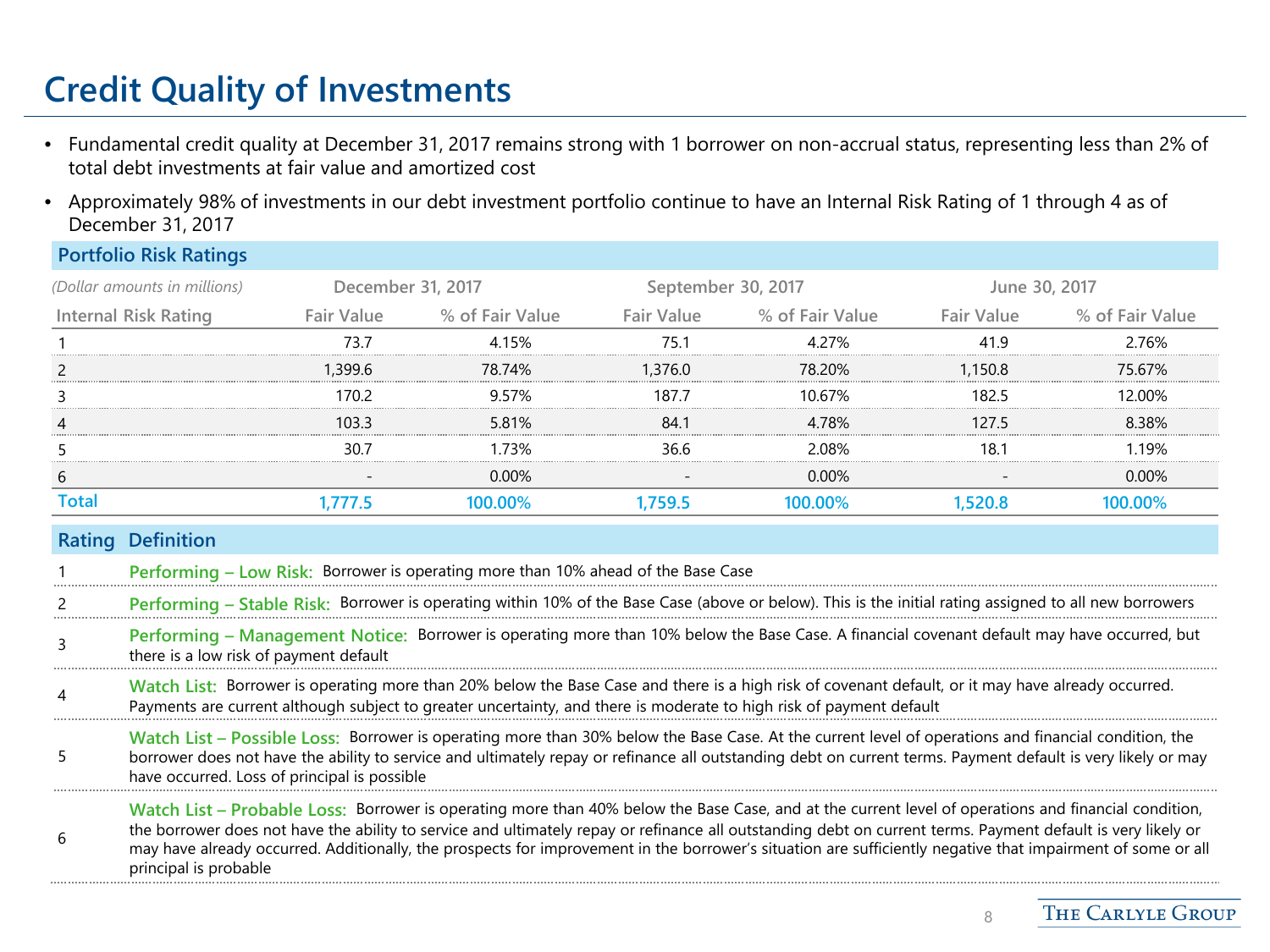# **Financial Performance Summary**

| (Dollar amounts in thousands, except per share data)                        | Q4 2016   | Q1 2017   | Q2 2017   | Q3 2017   | Q4 2017   |
|-----------------------------------------------------------------------------|-----------|-----------|-----------|-----------|-----------|
| Net Investment Income Per Share                                             | 0.45      | 0.46      | 0.47      | 0.41      | 0.43      |
| Net Realized & Unrealized Appreciation (Depreciation) Per Share             | (0.02)    | (0.07)    | (0.13)    | 0.00      | 0.01      |
| Net Income Per Share                                                        | 0.43      | 0.39      | 0.34      | 0.41      | 0.44      |
| Dividends Paid Per Share                                                    | 0.48      | 0.41      | 0.37      | 0.37      | 0.49      |
| <b>Net Asset Value Per Share</b>                                            | 18.32     | 18.30     | 18.14     | 18.18     | 18.12     |
| Weighted Average Shares Outstanding for the Period (in thousands)           | 40,707    | 41,707    | 45,978    | 61,840    | 62,143    |
| Shares Outstanding at End of Period (in thousands)                          | 41,702    | 41,708    | 61,406    | 61,860    | 62,208    |
| <b>Total Fair Value of Investments</b>                                      | 1,422,759 | 1,392,545 | 1,719,473 | 1,964,117 | 1,967,531 |
| Number of Portfolio Companies                                               | 86        | 82        | 86        | 92        | 90        |
| Average Size of Investment in Portfolio Company (Notional) <sup>1</sup>     | 17,755    | 18,275    | 20,459    | 22,774    | 22,237    |
| Weighted Average all-in Yield on Investments at Amortized Cost <sup>2</sup> | 8.19%     | 8.33%     | 8.63%     | 8.61%     | 8.86%     |
| Weighted Average all-in Yield on Investments at Fair Value <sup>2</sup>     | 8.23%     | 8.35%     | 8.68%     | 8.66%     | 8.90%     |
| <b>Net Assets</b>                                                           | 764,137   | 763,318   | 1,113,743 | 1,124,353 | 1,127,304 |
| <b>Debt</b>                                                                 | 692,734   | 661,508   | 602,547   | 849,770   | 833,946   |
| <b>Debt To Equity at Quarter End</b>                                        | 0.91x     | 0.87x     | 0.54x     | 0.76x     | 0.74x     |

Note: The net asset value per share and dividends declared per share are based on the shares outstanding at each respective quarter-end. Net investment income per share<br>and net change in realized and unrealized appreciatio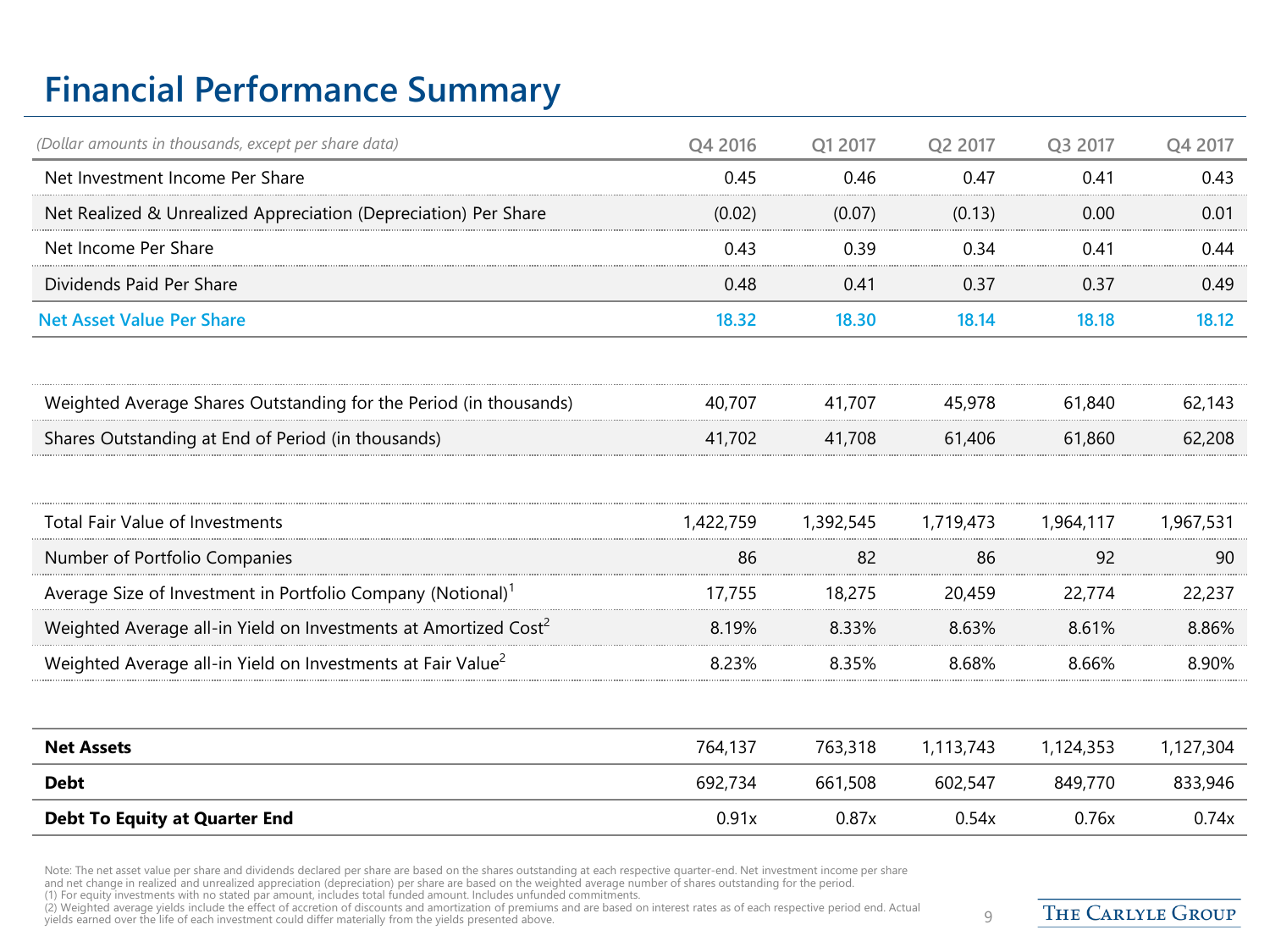# **Quarterly Statements of Financial Condition**

| (Dollar amounts in thousands, except per share data)                     | Q4 2016   | Q1 2017   | Q2 2017   | Q3 2017   | Q4 2017                  |
|--------------------------------------------------------------------------|-----------|-----------|-----------|-----------|--------------------------|
| <b>Assets</b>                                                            |           |           |           |           |                          |
| Investments at Fair Value (Non-Controlled/Non-Affiliated)                | 1,323,102 | 1,249,566 | 1,520,997 | 1,760,611 | 1,779,584                |
| Investments at Fair Value (Non-Controlled/Affiliated)                    |           | 8,858     | 13,165    | 14,959    | 15,431                   |
| Investments at Fair Value (Controlled/Affiliated)                        | 99,657    | 134,121   | 185,311   | 188,547   | 172,516                  |
| Total Investments at Fair Value                                          | 1,422,759 | 1,392,545 | 1,719,473 | 1,964,117 | 1,967,531                |
| Cash & Cash Equivalents                                                  | 38,489    | 44,874    | 28,159    | 35,149    | 32,039                   |
| Receivable From Investment Sold                                          | 19,750    | 11,874    |           |           | 7,022                    |
| <b>Deferred Financing Costs</b>                                          | 3,308     | 3,221     | 3,629     | 3,734     | 3,626                    |
| Interest Receivable Non-Controlled/Non-Affiliated/Affiliated Investments | 3,407     | 3,272     | 4,358     | 4,892     | 5,108                    |
| Interest & Dividend Receivable From Controlled/Affiliated Investments    | 2,400     | 3,048     | 3,996     | 5,528     | 5,981                    |
| Prepaid Expenses & Other Assets                                          | 42        | 159       | 146       | 55        | 76                       |
| <b>Total Assets</b>                                                      | 1,490,155 | 1,458,993 | 1,759,761 | 2,013,475 | 2,021,383                |
| <b>Liabilities</b>                                                       |           |           |           |           |                          |
| Payable for Investment Purchased                                         |           |           | 4,996     |           | 9,469                    |
| Secured Borrowings                                                       | 421,885   | 390,608   | 331,597   | 578,769   | 562,893                  |
| 2015-1 Notes Payable, Net of Unamortized Debt Issuance Costs             | 270,849   | 270,900   | 270,950   | 271,001   | 271,053                  |
| Due to Investment Adviser                                                | 215       | 86        | 118       | 102       | 69                       |
| Interest & Credit Facility Fees Payable                                  | 3,599     | 3,703     | 3,830     | 4,792     | 5,353                    |
| Dividend Payable                                                         | 20,018    | 17,100    | 22,720    | 22,888    | 30,481                   |
| Base Management & Incentive Fees Payable                                 | 8,157     | 11,764    | 9,132     | 9,986     | 13,098                   |
| Administrative Service Fees Payable                                      | 137       | 115       | 120       | 100       | 95                       |
| Offering Costs Payable                                                   |           |           | 1,128     | 36        |                          |
| Other Accrued Expenses & Liabilities                                     | 1,158     | 1,399     | 1,427     | 1,448     | 1,568                    |
| <b>Total Liabilities</b>                                                 | 726,018   | 695,675   | 646,018   | 889,122   | 894,079                  |
| <b>Net Assets</b>                                                        | 764,137   | 763,318   | 1,113,743 | 1,124,353 | 1,127,304                |
| <b>Total Liabilities &amp; Net Assets</b>                                | 1,490,155 | 1,458,993 | 1,759,761 | 2,013,475 | 2,021,383                |
| <b>Net Asset Value Per Share</b>                                         | \$18.32   | \$18.30   | \$18.14   | \$18.18   | \$18.12                  |
| Please refer to the Company's Form 10-K for more information.            |           |           | 10        |           | <b>THE CARLYLE GROUP</b> |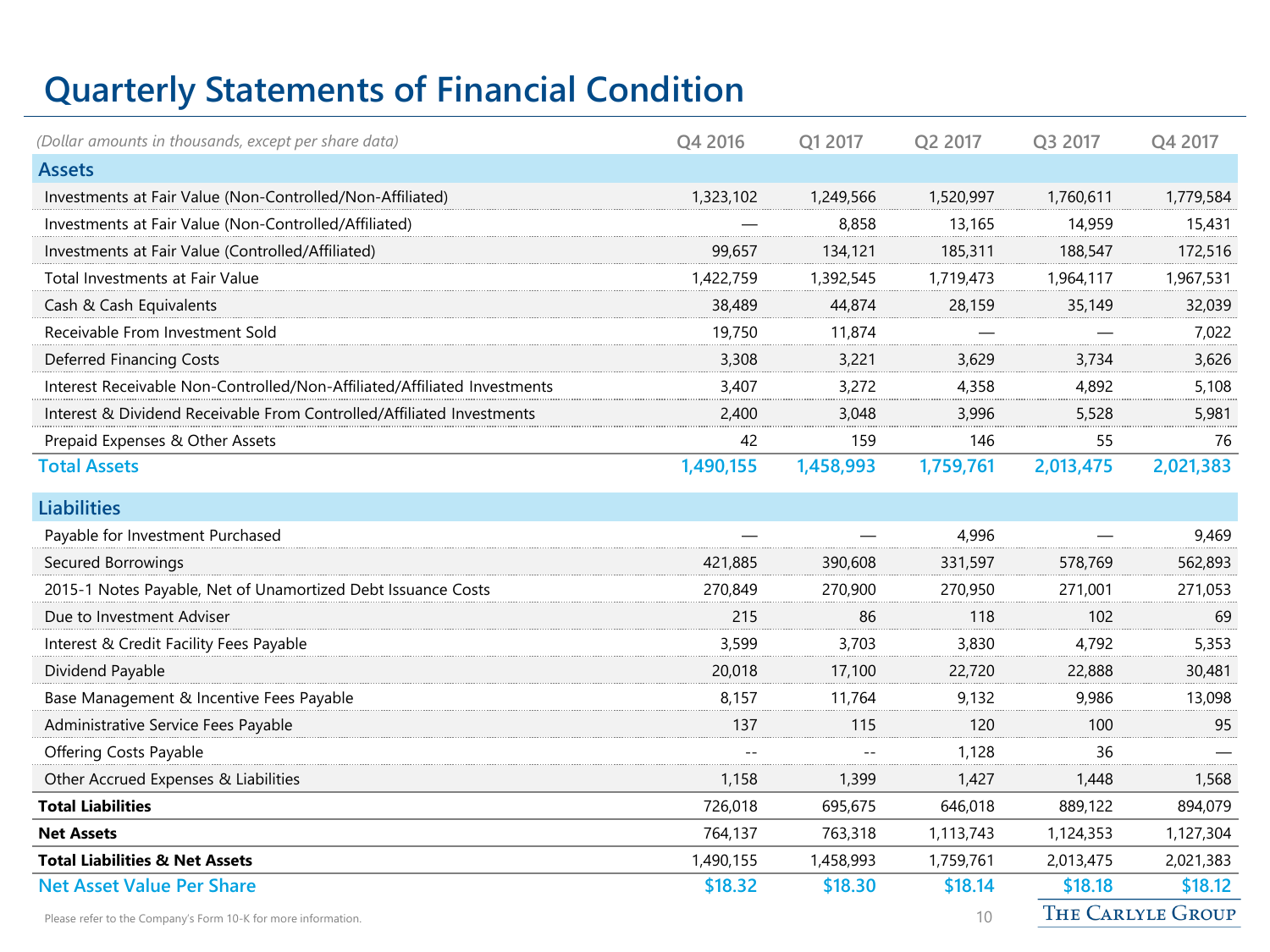# **Quarterly Operating Results**

| (Dollar amounts in thousands)                        | Q4 2016 | Q1 2017 | Q2 2017  | Q3 2017 | Q4 2017 |
|------------------------------------------------------|---------|---------|----------|---------|---------|
| Interest Income                                      | 28,645  | 28,354  | 30,526   | 34,740  | 40,345  |
| Payment-In-Kind Interest Income                      |         |         |          | 778     | 279     |
| Income From Credit Fund                              | 2,454   | 3,209   | 4,172    | 5,812   | 6,260   |
| Other Income                                         | 2,057   | 2,536   | 4,046    | 1,318   | 2,626   |
| Total Investment Income                              | 33,156  | 34,099  | 38,744   | 42,648  | 49,510  |
|                                                      |         |         |          |         |         |
| Management Fees (Net Of Waiver)                      | 3,570   | 3,417   | 3,771    | 4,666   | 7,473   |
| Incentive Fees <sup>1</sup>                          | 4,587   | 4,777   | 5,361    | 5,321   | 5,625   |
| Interest Expense & Credit Facility Fees              | 5,421   | 5,537   | 6,267    | 6,443   | 8,246   |
| Other Expenses                                       | 1,229   | 1,093   | 1,897    | 1,138   | 1,555   |
| Excise Tax Expense                                   |         | 169     |          |         | -95     |
| Net Expenses                                         | 14,807  | 14,992  | 17,297   | 17,568  | 22,994  |
| <b>Net Investment Income</b>                         | 18,349  | 19,107  | 21,448   | 25,080  | 26,516  |
| Net Realized and Change in Unrealized Gains & Losses | (953)   | (2,934) | (5, 947) | 463     | 467     |
| <b>Net Income</b>                                    | 17,396  | 16,173  | 15,501   | 25,543  | 26,983  |

(1) Effective October 1, 2017, the Investment Adviser agreed to charge 17.5% instead of 20% (waiving 2.5%) with respect to the entire calculation of the incentive fee. Note: There can be no assurance that we will continue to earn income at this rate and our income may decline. If our income declines, we may reduce the dividend we pay and the yield you earn may decline. Refer to the consolidated financial statements included in Part 1, Item 1 of the Company's Form 10-K for additional details. 11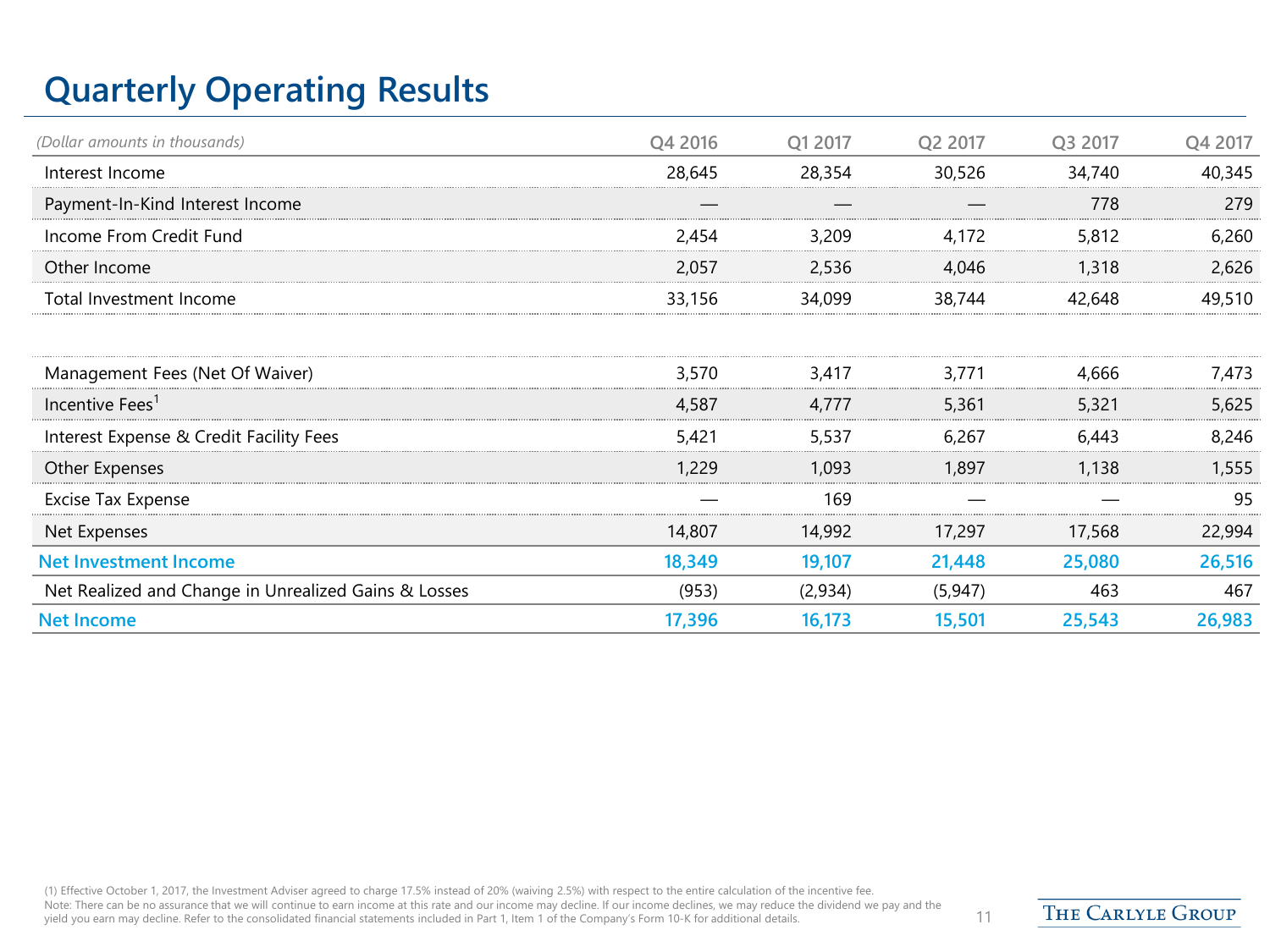## **Net Asset Value Per Share Bridge**

#### **Quarter Ended December 31, 2017**



Note: The net asset value per share and dividends declared per share are based on the shares outstanding at each respective quarter-end. Net investment income per share and net change in realized and unrealized appreciation (depreciation) per share are based on the weighted average number of shares outstanding for the period. <sup>12</sup><br>And net change in realized and unrealized appreciation (de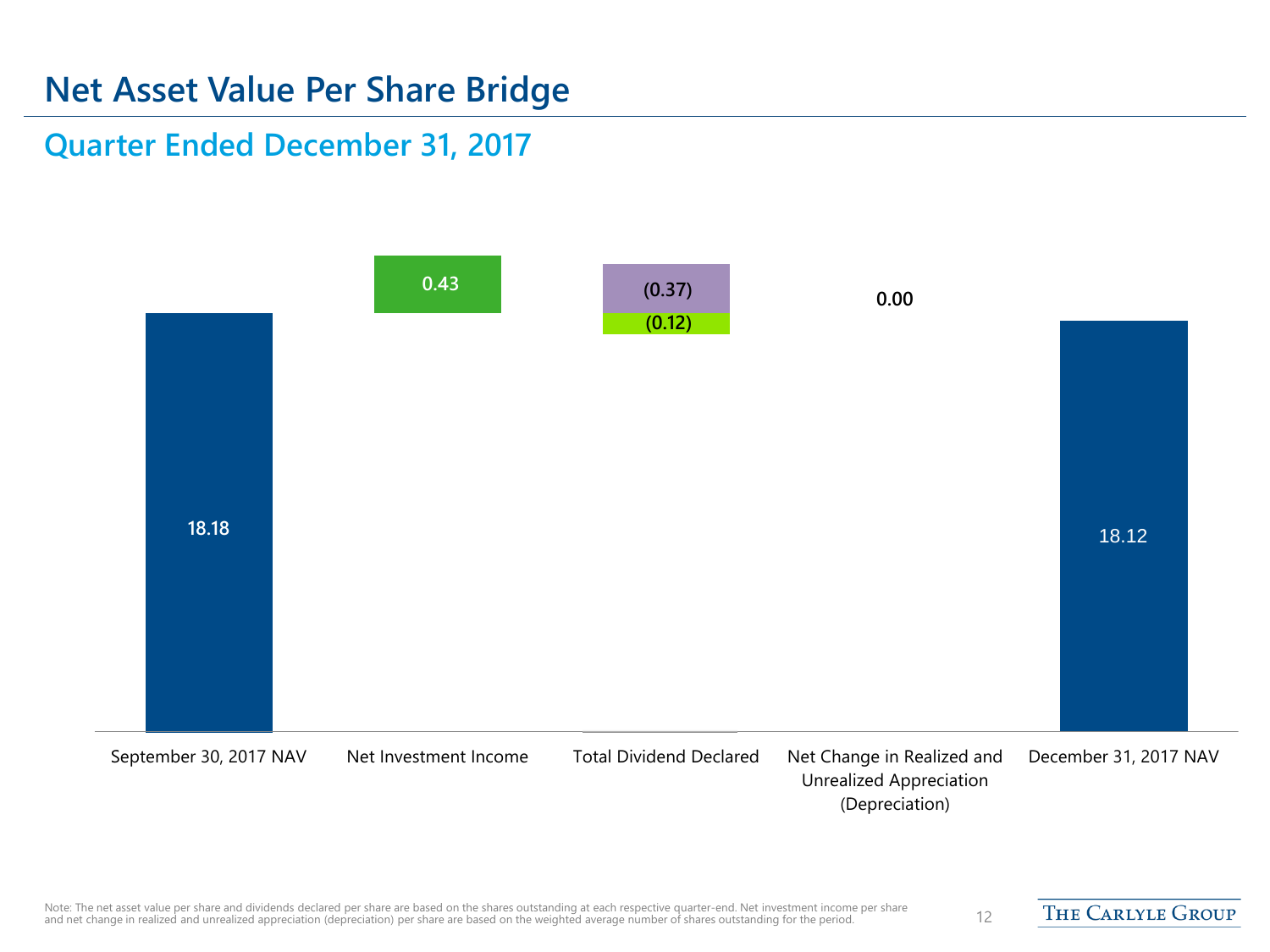# **Senior Secured Credit Facilities & Unfunded Commitments**

## **Terms & Conditions**

| Credit Facility <sup>1</sup>            |                                                      |
|-----------------------------------------|------------------------------------------------------|
| Size                                    | \$413.0 million committed                            |
| Tenor                                   | 5 years (4 year revolving); maturity date 3/21/2022  |
| Pricing                                 | LIBOR $+$ 225 bps / 37.5 bps unused fee              |
| SPV Credit Facility <sup>1</sup>        |                                                      |
| Size                                    | \$400.0 million committed                            |
| Tenor                                   | 5 years (3 years revolving); maturity date 5/23/2022 |
| Pricing                                 | LIBOR $+$ 200 bps / 50-75 bps unused fee             |
|                                         | Carlyle GMS Finance MM CLO 2015-1 LLC Notes          |
| Size                                    | \$273.0 million                                      |
| Maturity Date                           | 7/15/2027                                            |
| Weighted Average<br>Interest Rate       | 344bps <sup>2</sup>                                  |
| Credit Fund Sub Facility <sup>1,3</sup> |                                                      |
| Size                                    | \$640.0 million committed                            |
| Tenor                                   | 6 years (3 years revolving); maturity date 5/22/2023 |
| Pricing                                 | LIBOR $+$ 250 bps / 50-75 bps unused fee             |
| MMCF CLO 2017-1 LLC Notes $4$           |                                                      |
| Size                                    | \$352.0 million                                      |
| <b>Maturity Date</b>                    | 1/15/2028                                            |
|                                         |                                                      |

Weighted Average Interest Rate 328bps<sup>2</sup>

#### **Debt on Company's Balance Sheet as of December 31, 2017**



#### **Unfunded Commitments**

**Par Value as of**

| (Dollar amounts in thousands)               |         | December 31, 2017 September 30, 2017 |
|---------------------------------------------|---------|--------------------------------------|
| Unfunded Delayed Draw Commitments           | 78.991  | 94,140                               |
| Unfunded Revolving Term Loan<br>Commitments | 39,383  | 37,683                               |
| <b>Total Unfunded Commitments</b>           | 118.374 | 131.823                              |

(1) Size represents maximum principal amount of the Facility and is subject to availability under the Facility, which is based on certain advance rates multiplied by the value of the Company's portfolio investments (subject to certain concentration limitations) net of certain other indebtedness that the Company may incur in accordance with the terms of the Facility. Middle Market Credit Fund SPV, LLC (the "Credit Fund Sub"), a Delaware limited liability company, was formed on April 5, 2016. Credit Fund Sub is a wholly-owned subsidiary of Credit Fund and is consolidated in Credit Fund's consolidated financial statements commencing from the date of its formation. (2) Weighted average interest rate, including amortization of debt issuance costs on the 2015-1 notes and 2017-1 notes, respectively, for the quarter ended December 31, 2017. (3) Credit Fund closed on June 24, 2016 on a revolving credit facility, the Credit Fund Facility, from which Credit Fund may from time to time request mezzanine loans from the Company. The maximum principal amount of the and the the foredit Fund. Credit Fund. In the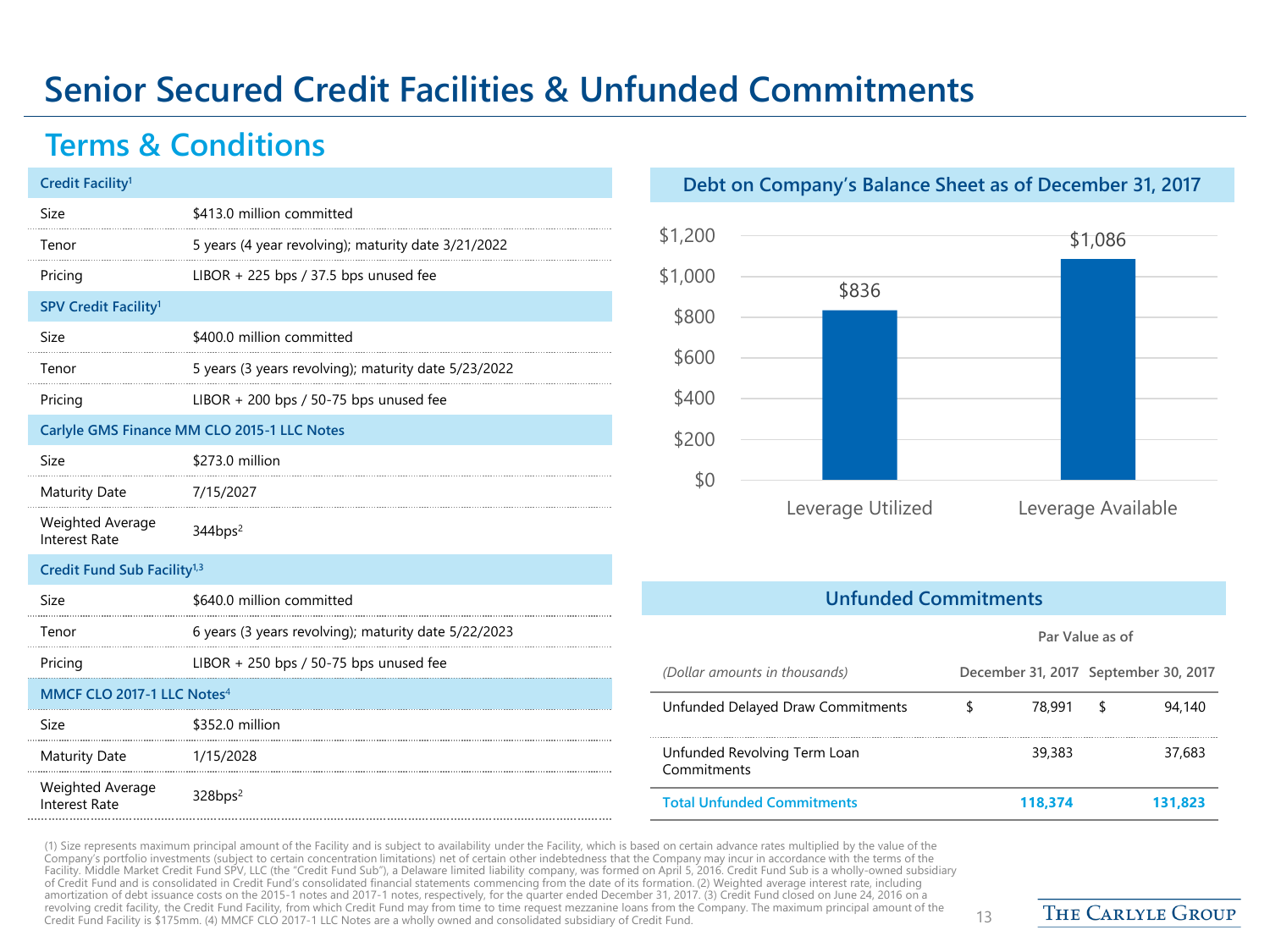# **Liquidity and Investment Capacity**

#### • **Cash and Cash Equivalents**

– Cash and cash equivalents totaled \$32.0 million as of December 31, 2017

#### • **Credit Facilities - Availability**

- Credit Facility in November 2017, the aggregate amount of the commitments under the Credit Facility were increased by \$30.0 million from lenders. As of December 31, 2017, subject to leverage and borrowing base restrictions, we had approximately \$137.5 million of remaining unfunded commitments and approximately \$137.5 million of availability on this \$413.0 million revolving credit facility
- SPV Credit Facility as of December 31, 2017, subject to leverage and borrowing base restrictions, we had approximately \$112.6 million of remaining unfunded commitments and approximately \$26.3 million of availability on this \$400.0 million revolving credit facility